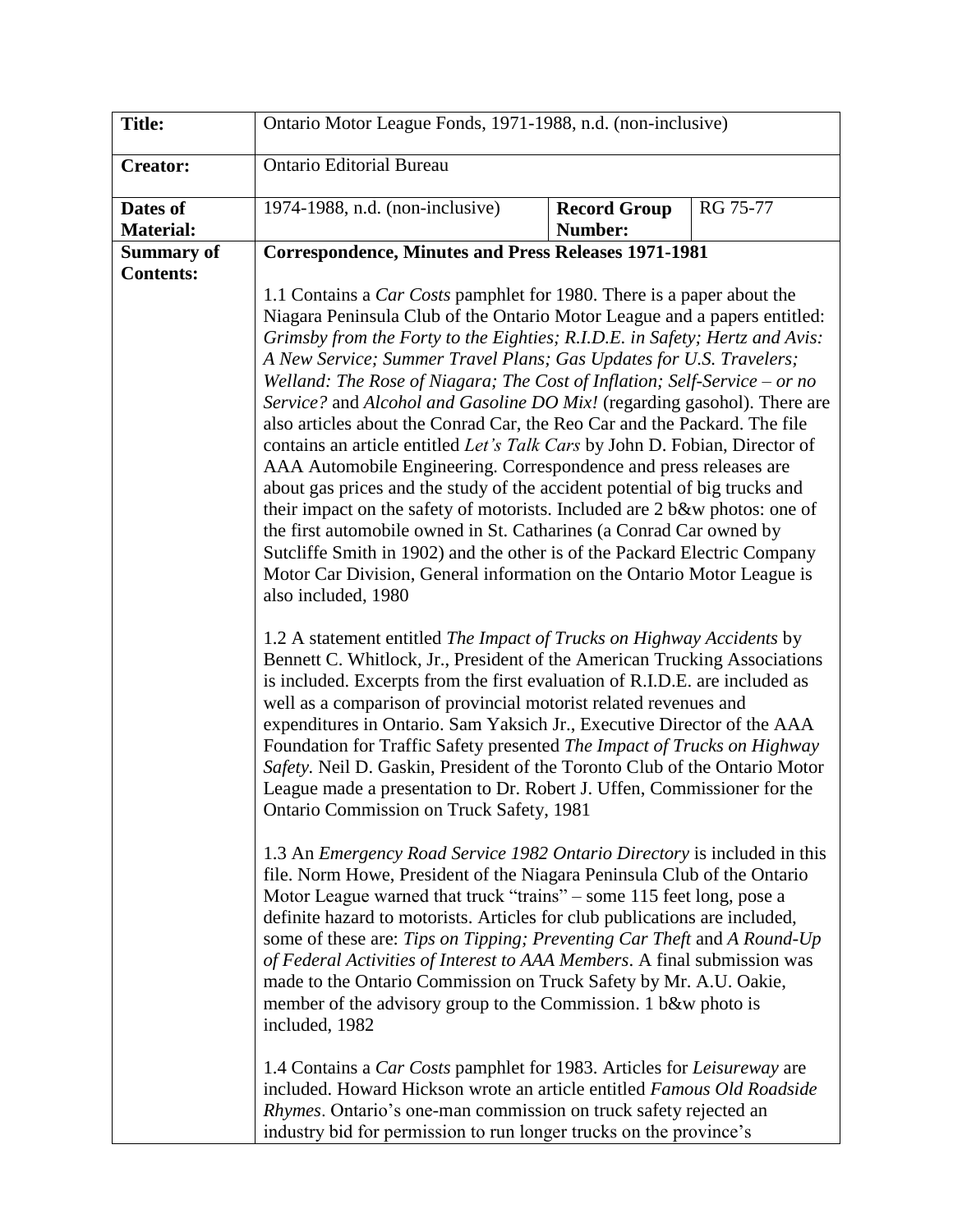| highways. The Niagara Peninsula Club arranged for an OML mobile<br>diagnostic inspection station on Louth Street in St. Catharines. Includes 1<br>b&w photo, 1983                                                                                                                                                                                                                                                                                                                                                                                                                                                                                                                                                                                                                                                                                                                                                                                                                    |
|--------------------------------------------------------------------------------------------------------------------------------------------------------------------------------------------------------------------------------------------------------------------------------------------------------------------------------------------------------------------------------------------------------------------------------------------------------------------------------------------------------------------------------------------------------------------------------------------------------------------------------------------------------------------------------------------------------------------------------------------------------------------------------------------------------------------------------------------------------------------------------------------------------------------------------------------------------------------------------------|
| 1.5 Contains a <i>Car Costs</i> pamphlet for 1984-1985. Many of the articles are<br>about drunk driving. Proposed federal law changes would crack down on<br>impaired drivers. There are articles concerning toll booths, customs<br>regulations, spring tune-ups and the advance of technology, 1984                                                                                                                                                                                                                                                                                                                                                                                                                                                                                                                                                                                                                                                                                |
| 1.6 Bob Neal, President of CAA Niagara warned against gas hikes hurting<br>tourism. CAA Niagara appealed to its 43,000 members to consider<br>becoming Block Parents. An Auto Club opened in Grimsby. Pearl Roy was<br>the manager. Barry H. Matheson became the new president of CAA<br>Niagara, succeeding Bob Neal. Included is the Ontario Motor League<br>Executive Summary Concerning Taxation of Motorists in Ontario. 1 b&w<br>photo is included, 1985                                                                                                                                                                                                                                                                                                                                                                                                                                                                                                                       |
| 1.7-1.8 Includes the OML tax study fact sheet and questions and answers<br>on the OML tax study presentation. Relevant issues in this year included<br>the overtaxing of motorists and the province's drinking age. The Canadian<br>Automobile Association in Niagara called upon the Ontario Government to<br>raise the drinking age to 21 to bring it into line with Michigan and New<br>York States. Also included is the Hamilton Automobile Club Annual<br>Report for 1985. A \$17,500 robot was donated to Niagara Regional Police<br>Community Services Branch by CAA Niagara for use in schools around the<br>region. A contest was held and elementary school students came up with<br>the name "Safety Sam" for the robot. Barry Matheson, President of CAA<br>Niagara spoke to the Ontario Advisory Committee on liquor regulations.<br>CAA reported that under age New York residents were traveling to Ontario<br>to go to bars and hotels. Includes 2 b&w photos, 1986 |
| 1.9-1.10 Much of the correspondence in this file deals with raising the<br>drinking age to 21. Included is a report entitled <i>Alcohol Use by Young New</i><br>Yorkers 1982-1986. An article called The Daring Autoists of 1912 is<br>included. There is also an outline of the internal/external communication<br>program aimed at promoting the CAA Ontario position against truck trains.<br>There is a three part series of articles dealing with big trucks on the<br>highways. Barry Matheson addressed the Governor's Safety Conference on<br>The Quest for 21, 1987                                                                                                                                                                                                                                                                                                                                                                                                         |
| 1.11-1.12 CAA Niagara inscribed a plaque in honour of Fonce Val (Jack)<br>Haney, the first person to drive an automobile across Canada in 1912. CAA<br>Niagara also sponsored a biography on Jack Haney to be published as part of<br>the Fitzhenry and Whiteside Canadians series. Pictures and a copy of a letter<br>from Haney Auto Service from 1926 are also included. The CAA warned<br>Canadians of the 'zero tolerance'' crackdown anti-drug campaign launched<br>by American custom officers at the border. There is also information on the<br>Triptik (set of maps that accurately map out your trip). Included in the Triptik                                                                                                                                                                                                                                                                                                                                            |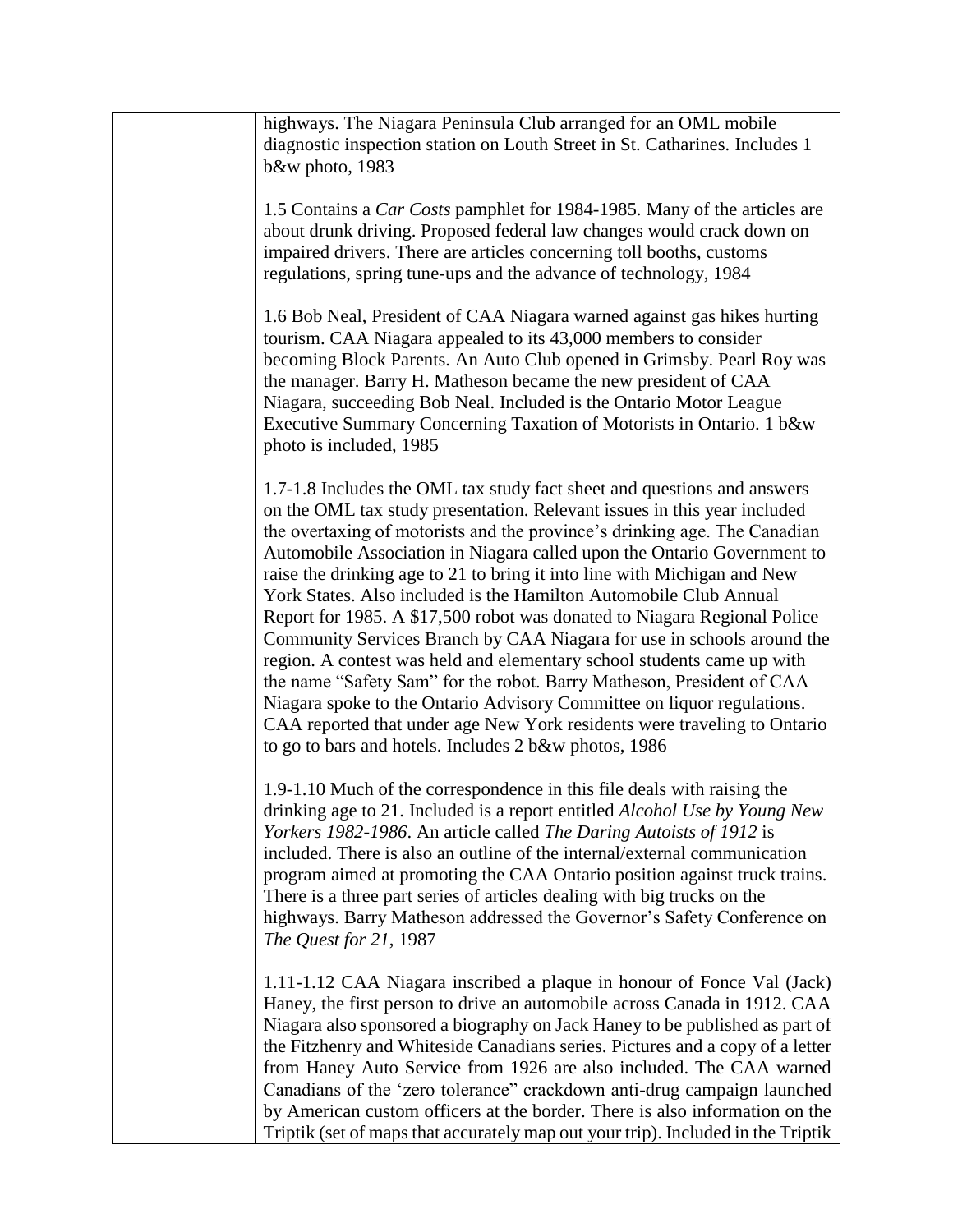| is valuable information on each town, tour books, camp books and travel<br>discount coupons. John Nicol's story of Jack Haney entitled <i>Jack Haney</i> :<br>Canada's First Pathfinder is also in this file. There is also information on<br>defective car seats. Includes 7 col. photos, 1988                                                                                            |  |  |
|--------------------------------------------------------------------------------------------------------------------------------------------------------------------------------------------------------------------------------------------------------------------------------------------------------------------------------------------------------------------------------------------|--|--|
| 1.13 CAA calls for fairness in taxation. There are more car seats which do<br>not meet Canadian safety standards. Financial Institutions Minister Murray<br>Elston introduced the Auto Insurance Rates Control Act which provided<br>legislative framework to enforce a 7.6 percent cap for all insurance policies<br>written after June 1, 1989. CAA supported a seat belt campaign, 1989 |  |  |
| Publications and Flyers, 1974-1988, n.d. (non-inclusive)                                                                                                                                                                                                                                                                                                                                   |  |  |
| 1.14 Development of the Canadian Automobile Association, n.d.                                                                                                                                                                                                                                                                                                                              |  |  |
| 1.15 The Ontario Motor League Study of Taxation of Motorists in Ontario,<br>1974                                                                                                                                                                                                                                                                                                           |  |  |
| 1.16 More Productive Truck Combinations: A Report Submitted to the<br>Ontario Minister of Transportation and Communications by the Transpro<br>Coalition, 1986                                                                                                                                                                                                                             |  |  |
| 1.17 A Presentation by the CAA-Ontario Motor League Concerning the<br>Motorist Related Revenues and Expenditures in Ontario, 1980-1985 based<br>on an analysis by Price Waterhouse, 1986                                                                                                                                                                                                   |  |  |
| 1.18 Truck Trains in Ontario: The Issue is Safety by CAA Ontario, 1987                                                                                                                                                                                                                                                                                                                     |  |  |
| 1.19 The Case for 21 as New York's Drinking Age by the New York State<br>Automobile Association, 1984                                                                                                                                                                                                                                                                                      |  |  |
| 1.20 CAA Niagara: A Profile, 1988                                                                                                                                                                                                                                                                                                                                                          |  |  |
| 1.21 CAA Club News including Eastern, Elgin-Norfolk, Mid-Western<br>Ontario, Niagara, Ottawa, Peterborough and Toronto, n.d.                                                                                                                                                                                                                                                               |  |  |
| 1.22 AAA World, 1982-1983                                                                                                                                                                                                                                                                                                                                                                  |  |  |
| 1.23 Canadian Motorist and Canadian Motorist Car Facts (all Niagara<br>Peninsula Club Editions), 1980-1982                                                                                                                                                                                                                                                                                 |  |  |
| 1.24 Leisureways which is owned and published by the Canadian Motorist<br>Publishing Company and Leisure Ontario which is owned and published by<br>the Ontario Motorist Publishing Company, 1983, 1985-1986, 1988                                                                                                                                                                         |  |  |
| 1.25 HAC News published by the Hamilton Automobile Club and Ontario<br>Motorist which is published by the Ontario Motorist Publishing Company.<br>Also included is a copy of Washington Motorist, a copy of The Niagara                                                                                                                                                                    |  |  |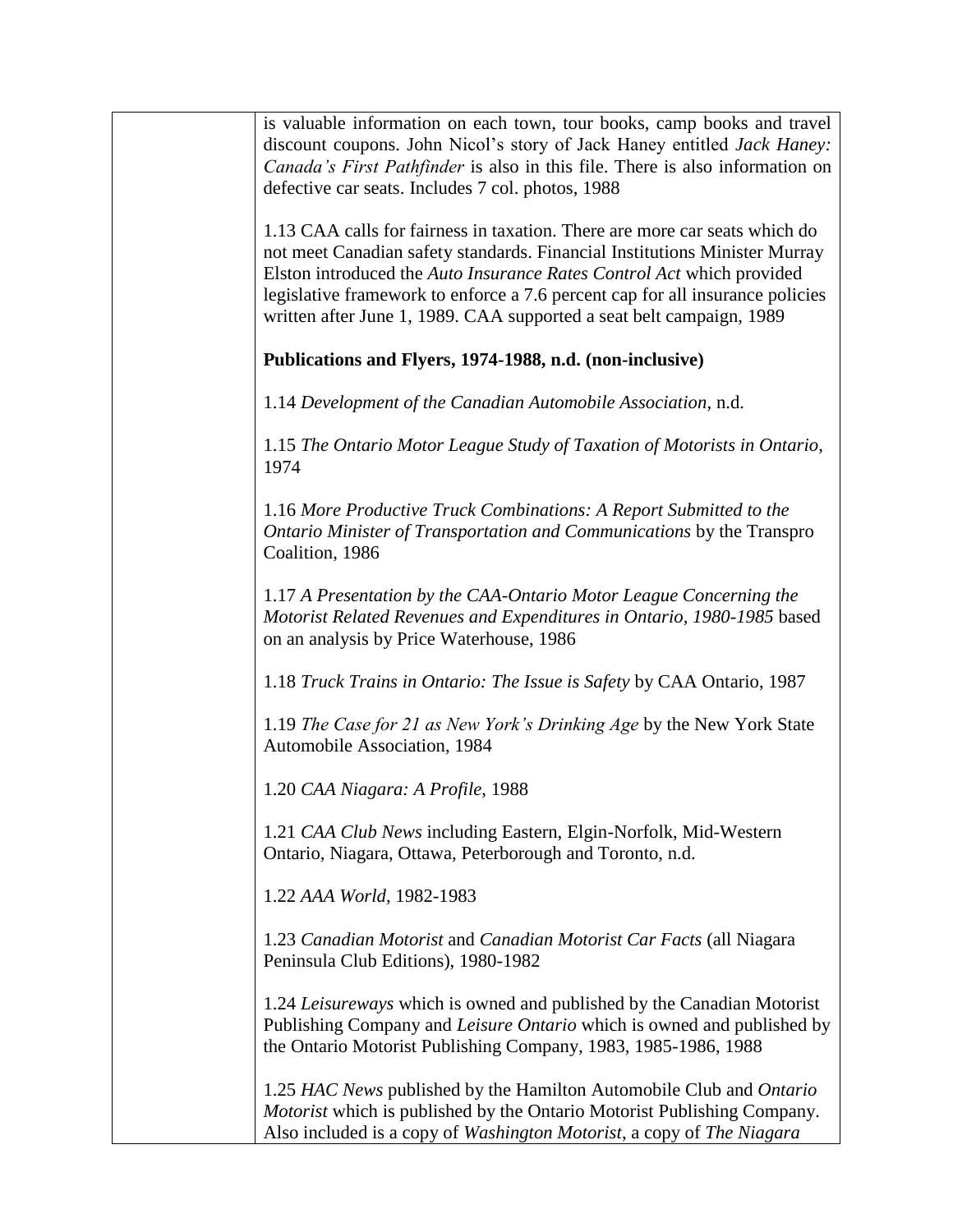|                                                         | Peninsula Club Motorist, Western New York Motorist and Autopinion from<br>the Canadian Automobile Association 1979-1983, 1988, n.d.<br>1.26 Pamphlets and flyers including The Development of the Ontario Motor<br>League Since its Inception at the Beginning of the Century, Niagara<br>Peninsula Distance Guide and Used Car Buyer Guide, 1982, 1987, n.d.                                                                                                                                                                                                                                                                                                                          |  |
|---------------------------------------------------------|----------------------------------------------------------------------------------------------------------------------------------------------------------------------------------------------------------------------------------------------------------------------------------------------------------------------------------------------------------------------------------------------------------------------------------------------------------------------------------------------------------------------------------------------------------------------------------------------------------------------------------------------------------------------------------------|--|
| <b>Physical</b><br>Description /<br><b>Condition:</b>   | 38 cm, (1 box) containing correspondence, press releases, clippings and<br>publications.                                                                                                                                                                                                                                                                                                                                                                                                                                                                                                                                                                                               |  |
| Administrative/<br><b>Biographical</b><br><b>Sketch</b> | The Ontario Motor League is a non-profit organization affiliated through<br>the Canadian Automobile Association and the American Automobile<br>Association. There are motor clubs throughout the world to serve members.<br>There are reciprocal agreements with such clubs as the Automobile<br>Association and the Royal Automobile Club of the United Kingdom. By<br>non-profit, it means that the revenues or membership dues are expended for<br>direct membership benefits and the improvement of motoring conditions<br>generally. Each individual club is autonomous and has its own board of<br>directors.                                                                    |  |
|                                                         | In 1903, the Toronto Automobile Club was formed. Its first president was<br>Dr. Perry E. Doolittle who later became the president of the OML and later,<br>the president of the Canadian Automobile Association. Doolittle travelled<br>across Canada numerous times spreading the message of the need for better<br>roads. He was dubbed "Good Roads Advocate" and "Father of the Trans-<br>Canada Highway".                                                                                                                                                                                                                                                                          |  |
|                                                         | Membership services are geared toward assisting the motorist and the club<br>is widely known for its 24/7 Emergency Road Service. There is also a<br>Traffic Advisory Department which protects and maintains the legal rights<br>of members involving offences under the Highway Traffic Act. The<br>Domestic Travel Department provides members with routes, maps and<br>tourist information for Canada and the United States. Travel in the rest of<br>the world is handled by the International Club Services. CAA clubs are the<br>only issuers of the International Driving Permit and can provide<br>information on international car hire and Canadian nationality plates. The |  |